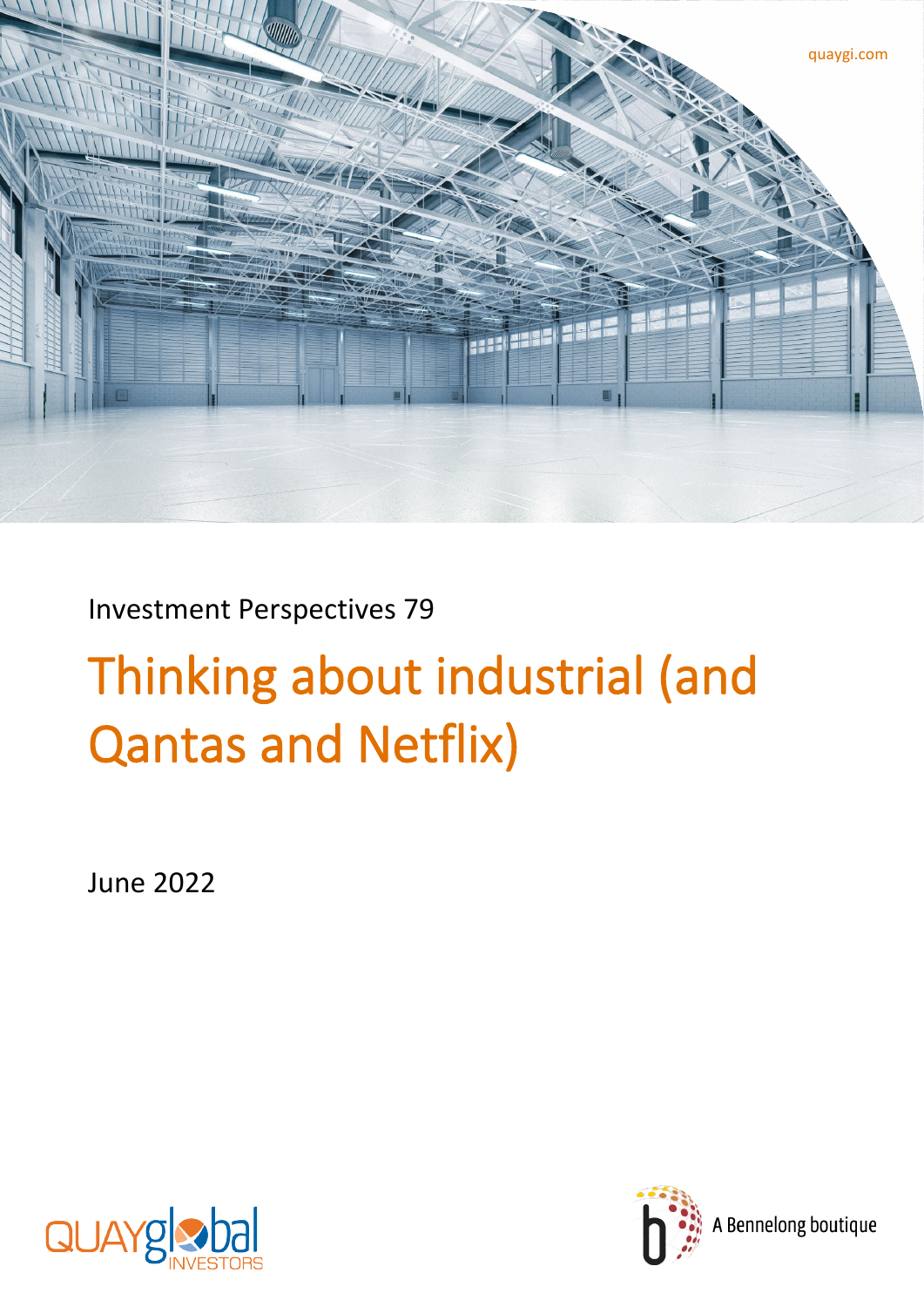In global real estate, there has been no sector that has enjoyed more demand tailwinds over the past 10 years than industrial. Naturally, the trend in online retail has helped, but the emergence of COVID added to this underlying demand. On top of that, the 'secular demand story' included drivers such as 'reshoring', 'supply chain reconfiguration', 'redundancy / obsolescence' – the list goes on.

The 10-year demand story has pushed industrial cap rates down, rents up, and capital values ever higher. Between 2011 and 2021, the share price of Prologis – the world's largest industrial REIT – increased six-fold, or a ~500% return before dividends.

So much for "boring old real estate"!

But after another positive round of earnings reports from the industrial REITs last month (accompanied by the standard earnings upgrades etc), on 29 April the shoe dropped. Amazon, the largest user of industrial /logistics properties in the world (and largest tenant for most industrial REITs), announced it had "too much warehouse space right now"<sup>[1](#page-1-0)</sup>. The following day, industrial REITs promptly dropped ~10%. The news got worse when stories emerged the following month that Amazon was seeking to sub-lease up to 30 million square feet<sup>[2](#page-1-1)</sup>, or roughly 8%, of its total domestic needs.

How did it come to this? To answer this, it's worth reviewing other industries with similar "secular demand" stories, how they performed, and what lessons can be learned.

## Thinking about Qantas

In 1995, the IPO of Qantas was a big event. The national carrier, previously owned by the federal government, was about to be listed and shares directly offered to ordinary Australians. If a sense of patriotic duty was not enough to buy shares, there was a good growth story to tell. Long-term travel demand had grown historically and was expected to continue – it was 'secular growth'. The Qantas brand was globally regarded as reliable and safe.

The secular demand story played out – probably better than first envisaged. Below is the growth of total inbound / outbound visitations to Australian since 1995 (total trailing 12 months) up to February 2020. So, how did Qantas perform given the three-fold increase in international visitations?



*Source: ABS, Quay Global \* TTM = Trailing twelve months* 

<span id="page-1-1"></span><span id="page-1-0"></span><sup>2</sup> <https://www.businessinsider.com/amazon-sublet-up-to-30-million-square-feet-warehouse-space-2022-5>



<sup>1</sup> <https://www.businessinsider.com/amazon-warehouse-space-too-much-cfo-says-customer-demand-pandemic-2022-4>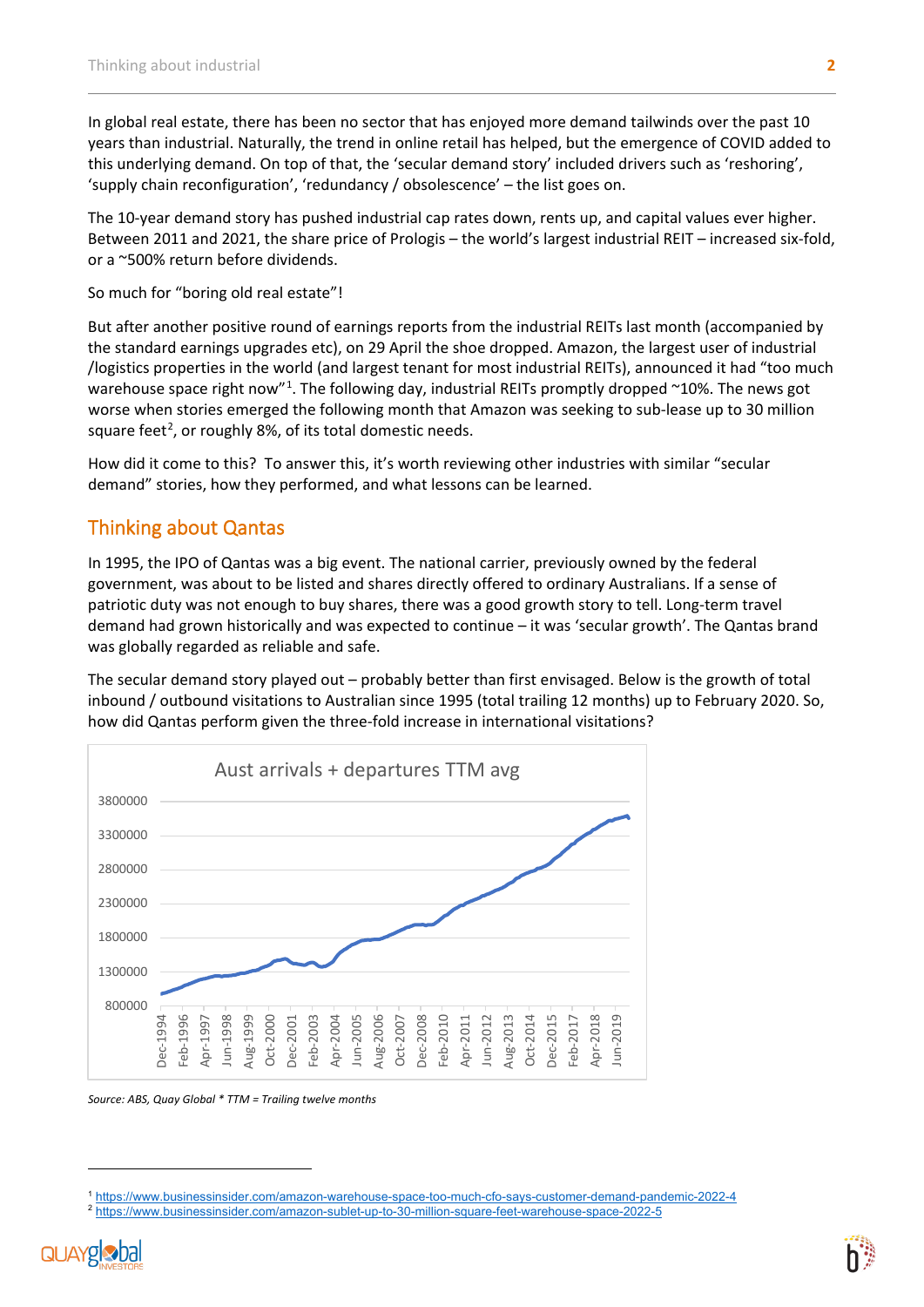

Well, it's been okay, without really shooting the lights out. It has generally performed in line with the broader equities index.

*Source: Bloomberg, Quay Global Investors*

There is another company that was also a clear beneficiary of the secular demand in travel – Sydney Airport, which listed in 2002. The 18-year performance relative to Qantas is stark (to February 2020, eliminating COVID-related distortions).



*Source: Bloomberg, Quay Global Investors* 

Why the disparity? Both industries are exposed to the secular demand story. Both are capital intensive.

The reason is clear (at least to us) – it's not just about secular demand, but also the elasticity of supply, or barriers to entry. Airlines have very little; airports have heaps.



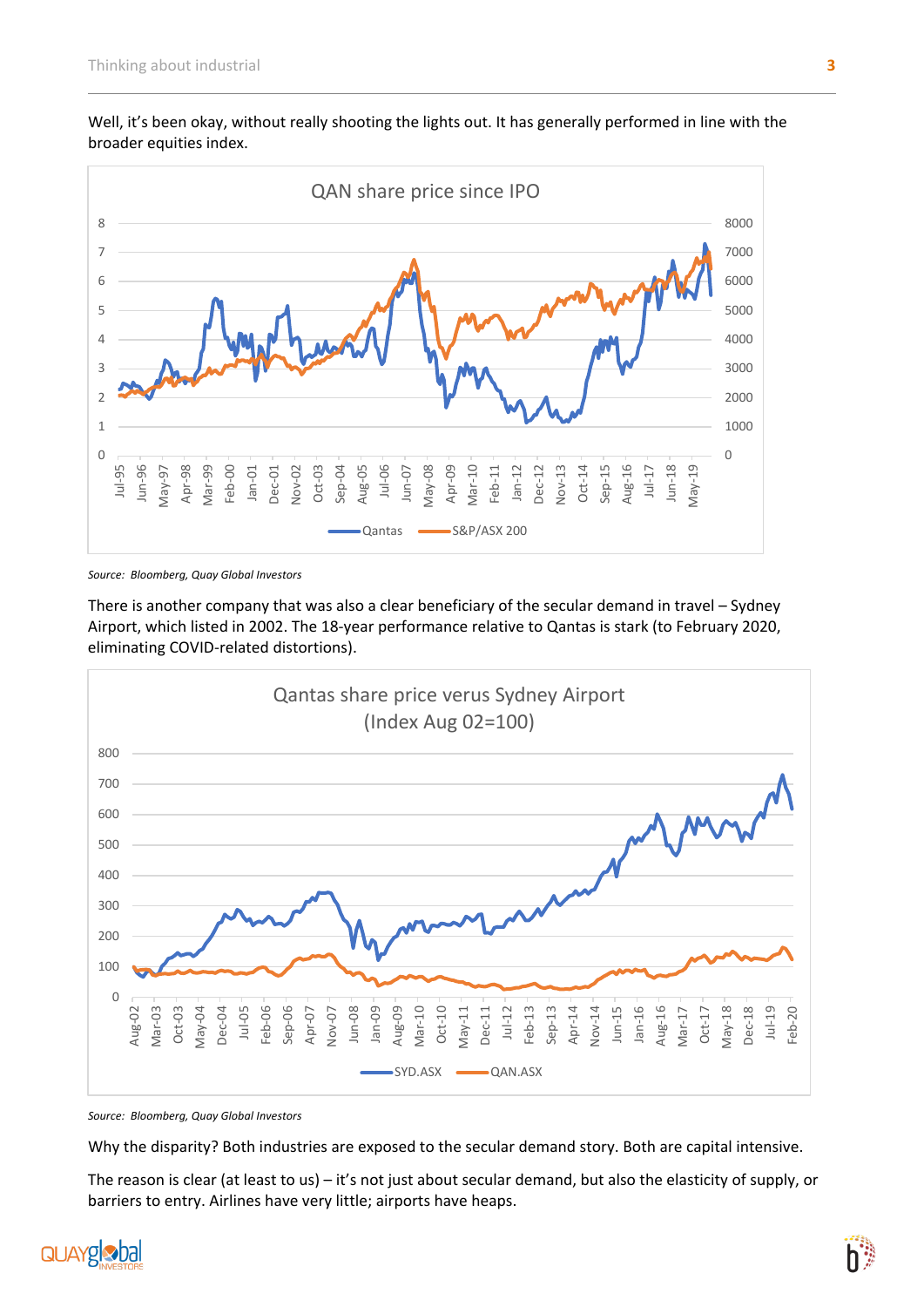### Thinking about Netflix

For readers interested in the wider equity markets, the 'normalisation' of our post-COVID world has been just as brutal in other areas, especially technology stocks.

One of the darlings of the COVID world was Netflix. In June 2020, Netflix published the following chart on user subscriptions. COVID accelerated existing trends as consumers, flush with stimulus cash and nowhere to go, turned on their devices and immersed themselves in binge-watching shows. It was another secular demand story.



*Source: Netflix Investor letter, Q2 2020*

Since peaking in October 2021, Netflix shares are now down 73%. In the battle between accelerating trends and mean reversion, mean reversion appears to be winning.

It's not the secular demand story has gone away – after all, cinema visitations are still well below pre-COVID numbers. But it does show that extrapolating trends from a once-in-a-century pandemic can be dangerous.

#### Thinking about industrial

When thinking about the Netflix journey, we find a number of striking similarities with industrial property.

|                                              | <b>Industrial 2022</b> | <b>Netflix 2021</b> |
|----------------------------------------------|------------------------|---------------------|
| Obvious but ignored new supply /<br>entrants |                        |                     |
| Capital intensive                            |                        |                     |
| Low barriers                                 |                        |                     |
| 'Secular tailwind' narrative                 |                        |                     |
| Benefiting from recent disruption            |                        |                     |

One of the more important lessons in real estate is to differentiate between commodity and noncommodity real estate. Like airlines, commodity real estate generally has low barriers to entry, which

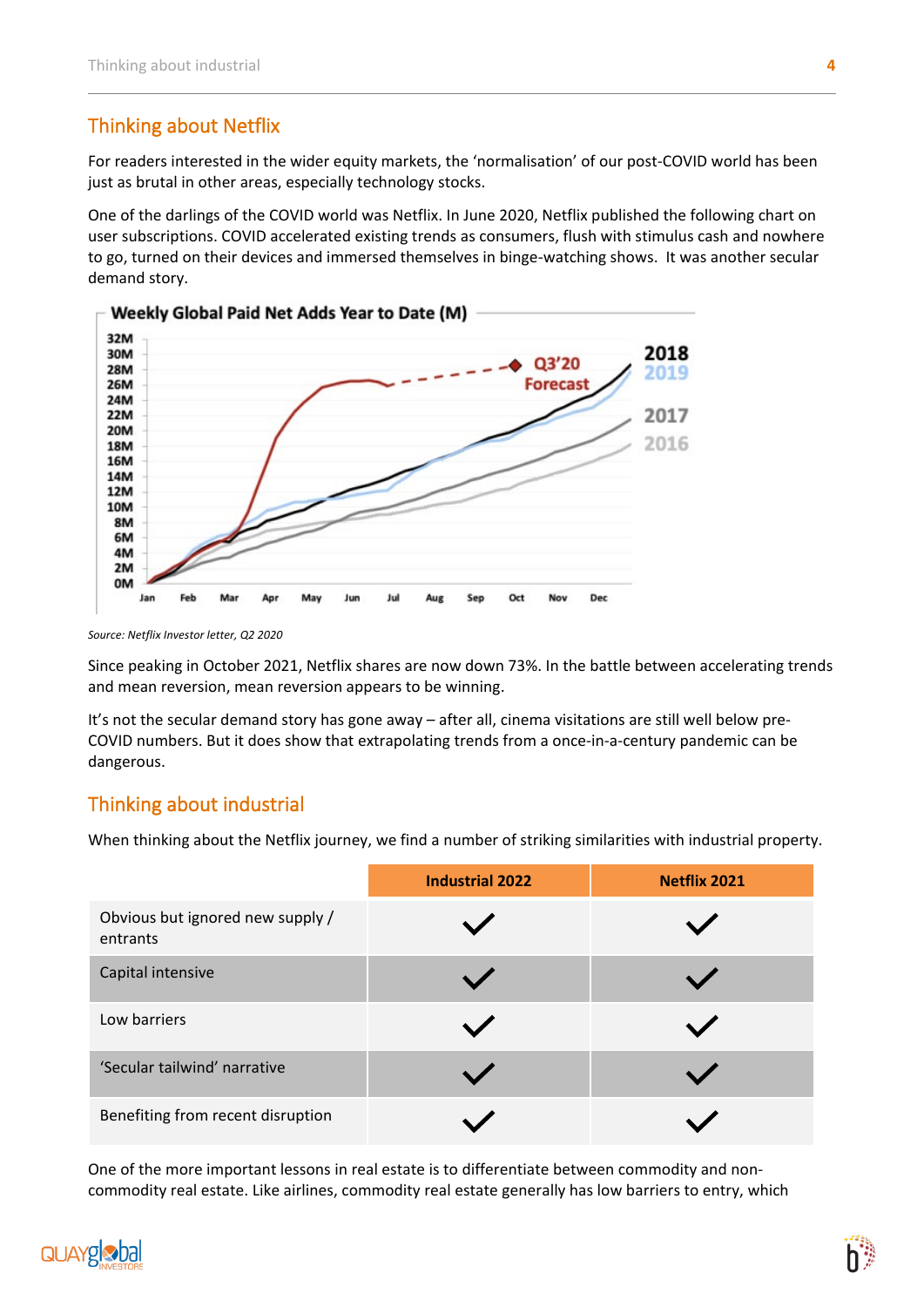means no matter how good the secular demand story, if there is a profit from delivering supply, then supply will be delivered.

A consequence of low cap rates and high values is that it sends a signal to developers and others with capital to supply the market with new product. For industrial property, the green light to build has been burning brightly for several years. The increasing supply was masked by short-term demand boosts from COVID, then 'just in case' inventory management, then a surge in demand for consumer goods.

The post-COVID events described above caused an enormous surge in retail inventories (~10% in real terms) as depicted in the chart below, which we think is something of a Rorschach test for property investors. Bullish investors see this as underlying industrial demand. Bearish investors see this as demand already satisfied and prone to normalisation.



*Source: Bloomberg, Quay Global Investors*

It turns out normalisation was staring everyone right in the face. The data has been clear for many years now. Online retail sales (as a share of total sales) have been moving back to trend since June 2020.



*Source: US Census Bureau, Quay Global Investors*



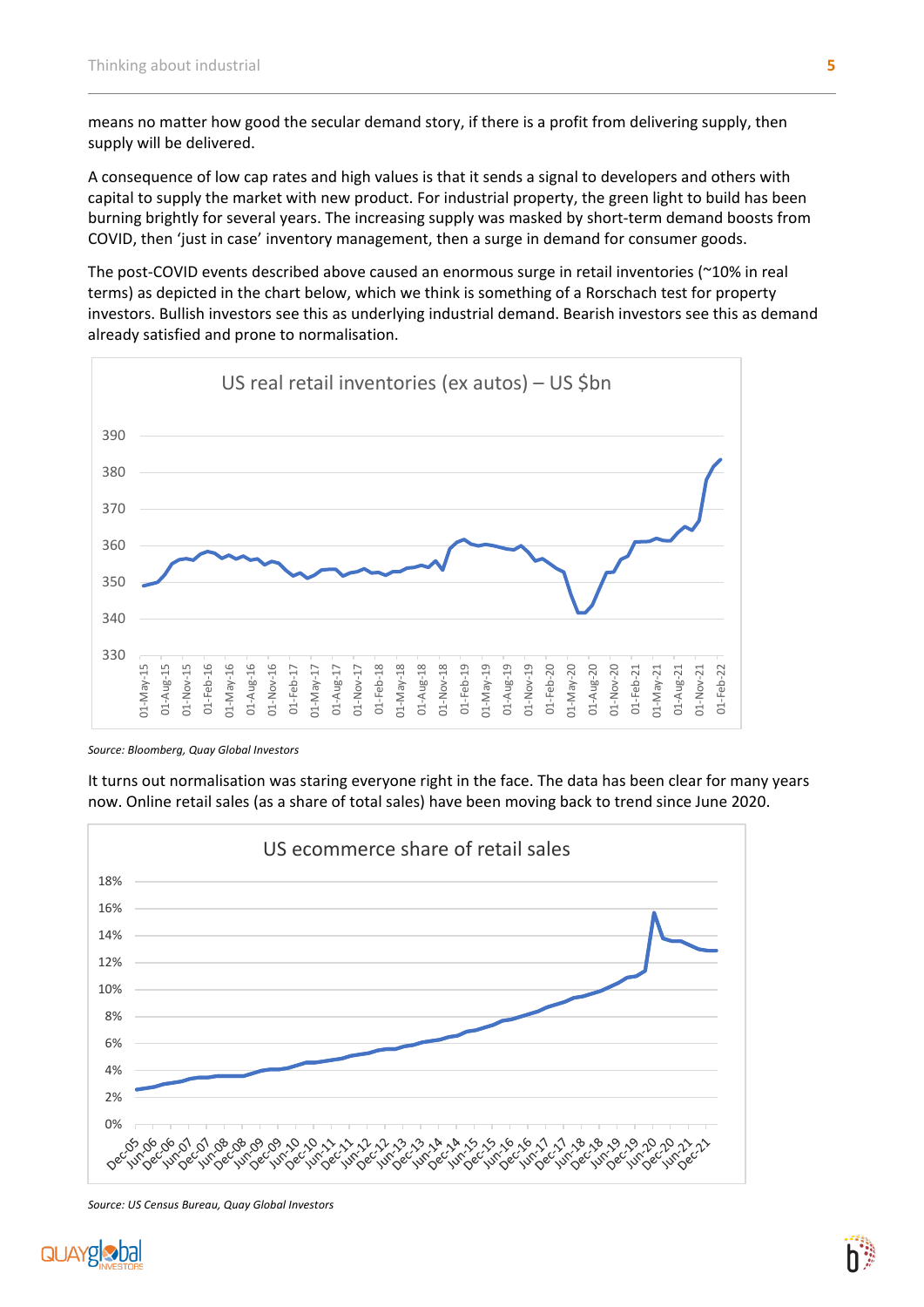Of course, in the context of an entire industry, Amazon (and online retailing) is only a relatively small user of warehouse / logistics. So, on its own, this may not be a big issue.

For real estate investors, the question is whether Amazon is the only user with excess warehouse needs, or is Amazon the only retailer that is honest about the current environment?

The issue does not appear to be only affecting pure online retailers. In the current US reporting season, traditional retailers are reporting substantial inventory increases well in excess of sales, including Dicks' Sporting Goods (+40%), Abercrombie (+45%), Target (+43%), Walmart (+24) and Kohls (+40%). It is hard to imagine this not happening across other unlisted retailers' businesses. These levels of inventory (already warehoused) need to unwind for the new post-COVID reality.

#### Concluding thoughts

When thinking about industrial property, we can't help but see some parallels with other industries and companies. Both Qantas and Netflix inform us that secular demand on its own is not enough to justify or deliver sustainable outsized returns. For that, one also needs barriers to entry (a la Sydney Airport). And for all the talk that industrial landlords only own high barrier infill locations, the same landlords routinely report record new development pipelines. Curious.

Where to from here?

Amazon could well be a bump in the road. Time will tell.

In 2015, well before the decline in listed and unlisted mall values, the major tenants of US shopping centres began to suffer a significant fall in share price. Bed Bath & Beyond, Macy's and The Gap all suffered 50%+ declines from their 2015 highs. This turned out to be a good leading indicator for mall REITs like Simon Property Group, which peaked in price the following year (June 2016), around the same time we published our article, [Thinking about malls.](https://www.quaygi.com/insights/articles/investment-perspectives-thinking-about-malls-shopping-centres)

Share prices are not always efficient, but can be informative. The recent performance of online retail stocks will be of little comfort to industrial landlords. Is this just the unwind of excessive valuations, or a signal that online retail penetration is nearing saturation? Or both, perhaps?



*Source: Bloomberg, Quay Global Investors*